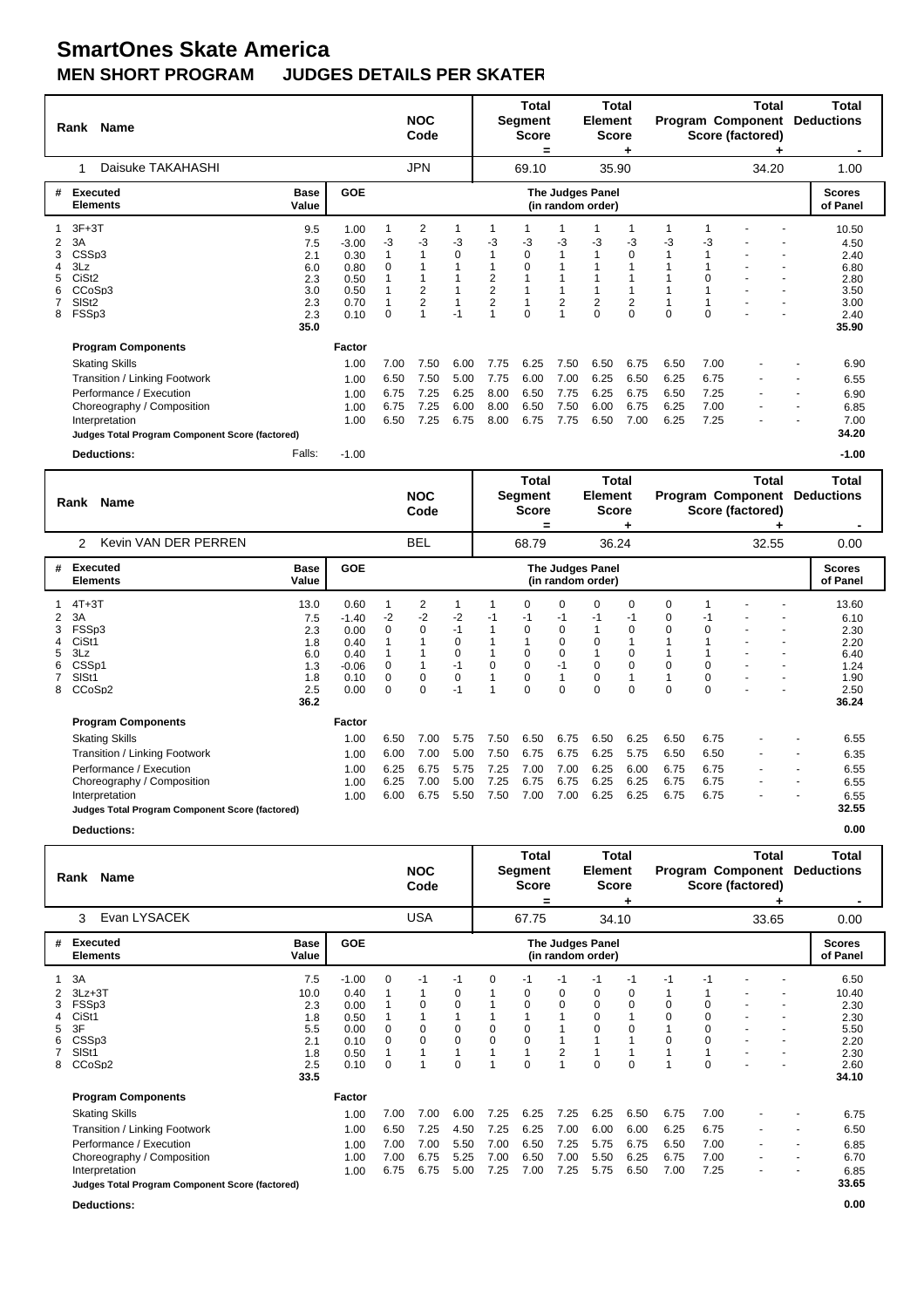## **SmartOnes Skate America MEN SHORT PROGRAM JUDGES DETAILS PER SKATER**

|                            | Rank Name                                                                                                                                                                                                         |                                                              |                                                                       |                                                      | <b>NOC</b><br>Code                   |                                      |                                      | <b>Total</b><br><b>Segment</b><br><b>Score</b><br>=            |                                      | Total<br>Element<br><b>Score</b>                                      |                                                               |                                      |                                      | Total<br><b>Program Component</b><br>Score (factored) | Total<br><b>Deductions</b>                                            |
|----------------------------|-------------------------------------------------------------------------------------------------------------------------------------------------------------------------------------------------------------------|--------------------------------------------------------------|-----------------------------------------------------------------------|------------------------------------------------------|--------------------------------------|--------------------------------------|--------------------------------------|----------------------------------------------------------------|--------------------------------------|-----------------------------------------------------------------------|---------------------------------------------------------------|--------------------------------------|--------------------------------------|-------------------------------------------------------|-----------------------------------------------------------------------|
|                            | <b>Brian JOUBERT</b><br>4                                                                                                                                                                                         |                                                              |                                                                       |                                                      | <b>FRA</b>                           |                                      |                                      | 62.88                                                          |                                      | 30.48                                                                 |                                                               |                                      |                                      | 33.40                                                 | 1.00                                                                  |
| #                          | Executed<br><b>Elements</b>                                                                                                                                                                                       | <b>Base</b><br>Value                                         | GOE                                                                   |                                                      |                                      |                                      |                                      |                                                                |                                      | The Judges Panel<br>(in random order)                                 |                                                               |                                      |                                      |                                                       | <b>Scores</b><br>of Panel                                             |
| 2<br>3<br>4<br>5<br>6<br>8 | 4T+COMBO<br>3A<br>FSSp3<br>3F<br>CiSt <sub>2</sub><br>CCoSp4<br>SISt1<br>CSS <sub>p3</sub>                                                                                                                        | 9.0<br>7.5<br>2.3<br>5.5<br>2.3<br>3.5<br>1.8<br>2.1<br>34.0 | $-2.20$<br>$-2.00$<br>0.20<br>0.20<br>0.50<br>0.50<br>$-0.92$<br>0.20 | $-3$<br>$-2$<br>$\mathbf 0$<br>$\Omega$<br>0<br>$-3$ | $-2$<br>-2<br>0<br>-3<br>0           | -3<br>$-2$<br>$\Omega$<br>-3<br>$-1$ | -3<br>-2<br>$\Omega$<br>-3           | $-2$<br>$-2$<br>$\mathbf 0$<br>$\Omega$<br>$-3$<br>$\mathbf 0$ | -2<br>-2<br>0<br>$\Omega$<br>$-2$    | -2<br>$-2$<br>$\mathbf 0$<br>$\Omega$<br>$\Omega$<br>$-3$<br>$\Omega$ | $-2$<br>-2<br>$\mathbf{1}$<br>$\Omega$<br>$-2$<br>$\mathbf 0$ | $-2$<br>$-2$<br>$\Omega$<br>-3<br>1  | $-2$<br>$-2$<br>$\Omega$<br>-3       |                                                       | 6.80<br>5.50<br>2.50<br>5.70<br>2.80<br>4.00<br>0.88<br>2.30<br>30.48 |
|                            | <b>Program Components</b><br><b>Skating Skills</b><br>Transition / Linking Footwork<br>Performance / Execution<br>Choreography / Composition<br>Interpretation<br>Judges Total Program Component Score (factored) |                                                              | Factor<br>1.00<br>1.00<br>1.00<br>1.00<br>1.00                        | 6.50<br>6.00<br>6.50<br>6.50<br>6.25                 | 6.75<br>6.50<br>6.25<br>7.00<br>6.25 | 6.25<br>6.25<br>6.00<br>6.25<br>6.00 | 6.75<br>6.50<br>6.75<br>7.00<br>6.75 | 6.75<br>6.50<br>6.75<br>6.75<br>7.00                           | 7.50<br>7.25<br>7.50<br>7.25<br>7.75 | 6.75<br>6.25<br>5.50<br>5.75<br>5.75                                  | 7.00<br>6.75<br>6.50<br>6.75<br>7.00                          | 7.00<br>6.50<br>7.00<br>6.75<br>7.00 | 7.00<br>6.75<br>6.75<br>7.00<br>7.00 |                                                       | 6.80<br>6.55<br>6.55<br>6.80<br>6.70<br>33.40                         |
|                            | <b>Deductions:</b>                                                                                                                                                                                                | Falls:                                                       | $-1.00$                                                               |                                                      |                                      |                                      |                                      |                                                                |                                      |                                                                       |                                                               |                                      |                                      |                                                       | $-1.00$                                                               |

|   | Name<br>Rank                                                                                                                                                                                                      |                                                              |                                                                    |                                       | <b>NOC</b><br>Code                   |                                                     |                                      | Total<br>Segment<br><b>Score</b><br>= |                                      | <b>Total</b><br>Element<br><b>Score</b> |                                      |                                      |                                      | Total<br>Program Component<br>Score (factored) |   | Total<br><b>Deductions</b>                                            |
|---|-------------------------------------------------------------------------------------------------------------------------------------------------------------------------------------------------------------------|--------------------------------------------------------------|--------------------------------------------------------------------|---------------------------------------|--------------------------------------|-----------------------------------------------------|--------------------------------------|---------------------------------------|--------------------------------------|-----------------------------------------|--------------------------------------|--------------------------------------|--------------------------------------|------------------------------------------------|---|-----------------------------------------------------------------------|
|   | Yannick PONSERO<br>5                                                                                                                                                                                              |                                                              |                                                                    |                                       | <b>FRA</b>                           |                                                     |                                      | 61.95                                 |                                      | 32.20                                   |                                      |                                      |                                      | 29.75                                          |   | 0.00                                                                  |
| # | Executed<br><b>Elements</b>                                                                                                                                                                                       | <b>Base</b><br>Value                                         | <b>GOE</b>                                                         |                                       |                                      |                                                     |                                      |                                       |                                      | The Judges Panel<br>(in random order)   |                                      |                                      |                                      |                                                |   | <b>Scores</b><br>of Panel                                             |
| 8 | 3A<br>4T+COMBO<br>CCoSp3<br>3Lz<br>FSSp3<br>CiSt <sub>2</sub><br>CCS <sub>D2</sub><br>SISt1                                                                                                                       | 7.5<br>9.0<br>3.0<br>6.0<br>2.3<br>2.3<br>1.7<br>1.8<br>33.6 | 0.80<br>$-2.80$<br>0.20<br>$-1.00$<br>0.10<br>0.30<br>0.50<br>0.50 | -3<br>-1<br>0<br>$\Omega$<br>$\Omega$ | $-3$<br>0<br>0                       | 0<br>-3<br>$\overline{0}$<br>-1<br>$\mathbf 0$<br>2 | $-3$<br>-1<br>0<br>2                 | 0<br>$-2$<br>$\mathbf 0$<br>-1<br>0   | $-3$<br>0<br>-1                      | 0<br>-2<br>$\Omega$<br>0<br>$\Omega$    | $-2$<br>$\mathbf{1}$<br>0<br>0       | -2<br>0                              | 2<br>-3<br>-1<br>0<br>$\Omega$       |                                                |   | 8.30<br>6.20<br>3.20<br>5.00<br>2.40<br>2.60<br>2.20<br>2.30<br>32.20 |
|   | <b>Program Components</b><br><b>Skating Skills</b><br>Transition / Linking Footwork<br>Performance / Execution<br>Choreography / Composition<br>Interpretation<br>Judges Total Program Component Score (factored) |                                                              | Factor<br>1.00<br>1.00<br>1.00<br>1.00<br>1.00                     | 5.50<br>5.00<br>5.50<br>5.50<br>5.25  | 6.25<br>6.25<br>5.75<br>5.75<br>6.00 | 5.25<br>4.50<br>5.00<br>5.00<br>4.75                | 6.75<br>6.50<br>6.75<br>7.00<br>7.00 | 6.25<br>6.00<br>6.00<br>6.00<br>6.25  | 7.00<br>7.00<br>7.25<br>7.00<br>7.25 | 6.00<br>5.50<br>5.50<br>5.25<br>5.50    | 6.25<br>6.00<br>6.25<br>6.50<br>6.50 | 6.00<br>5.75<br>6.00<br>6.25<br>6.25 | 6.00<br>5.75<br>6.25<br>6.00<br>6.00 |                                                | ٠ | 6.05<br>5.80<br>5.95<br>5.95<br>6.00<br>29.75                         |

**Deductions: 0.00**

|             | Rank Name                                                                                                                                                                                                                               |                                                              |                                                                    |                                                                     | <b>NOC</b><br>Code                           |                                                                     |                                                  | Total<br>Segment<br><b>Score</b><br>=   |                                      | Total<br>Element<br><b>Score</b>          |                                                                |                                      |                                                                           | Total<br><b>Program Component</b><br>Score (factored) |                | Total<br><b>Deductions</b>                                            |
|-------------|-----------------------------------------------------------------------------------------------------------------------------------------------------------------------------------------------------------------------------------------|--------------------------------------------------------------|--------------------------------------------------------------------|---------------------------------------------------------------------|----------------------------------------------|---------------------------------------------------------------------|--------------------------------------------------|-----------------------------------------|--------------------------------------|-------------------------------------------|----------------------------------------------------------------|--------------------------------------|---------------------------------------------------------------------------|-------------------------------------------------------|----------------|-----------------------------------------------------------------------|
|             | Timothy GOEBEL<br>6                                                                                                                                                                                                                     |                                                              |                                                                    |                                                                     | <b>USA</b>                                   |                                                                     |                                                  | 58.72                                   |                                      | 27.72                                     |                                                                |                                      |                                                                           | 32.00                                                 |                | 1.00                                                                  |
| #           | Executed<br><b>Elements</b>                                                                                                                                                                                                             | <b>Base</b><br>Value                                         | <b>GOE</b>                                                         |                                                                     |                                              |                                                                     |                                                  |                                         |                                      | The Judges Panel<br>(in random order)     |                                                                |                                      |                                                                           |                                                       |                | <b>Scores</b><br>of Panel                                             |
| 2<br>5<br>8 | 3S+COMBO<br>3A<br>CCoSp4<br>CiSt <sub>2</sub><br>3F<br>CSSp3<br>SIS <sub>t2</sub><br>FSSp3                                                                                                                                              | 4.5<br>7.5<br>3.5<br>2.3<br>5.5<br>2.1<br>2.3<br>2.3<br>30.0 | $-3.00$<br>0.00<br>0.20<br>0.30<br>0.20<br>0.00<br>0.20<br>$-0.18$ | -3<br>0<br>$\mathbf 0$<br>0<br>0<br>$\Omega$<br>$\mathbf 0$<br>$-1$ | $-3$<br>0<br>$\overline{0}$<br>0<br>$\Omega$ | -3<br>-1<br>0<br>$\overline{0}$<br>0<br>$\overline{0}$<br>0<br>$-1$ | $-3$<br>$\mathbf 0$<br>0<br>$\Omega$<br>$\Omega$ | -3<br>0<br>$\mathbf 0$<br>$\Omega$<br>0 | $-3$<br>0<br>$\overline{1}$          | -3<br>0<br>0<br>0<br>$\Omega$<br>$\Omega$ | $-3$<br>0<br>$\mathbf 0$<br>1<br>0<br>$\mathbf 0$<br>1<br>$-1$ | $-3$<br>0<br>$\Omega$<br>$-1$        | $-3$<br>0<br>$\Omega$<br>$\Omega$<br>0<br>$\Omega$<br>$\mathbf 0$<br>$-1$ |                                                       |                | 1.50<br>7.50<br>3.70<br>2.60<br>5.70<br>2.10<br>2.50<br>2.12<br>27.72 |
|             | <b>Program Components</b><br><b>Skating Skills</b><br>Transition / Linking Footwork<br>Performance / Execution<br>Choreography / Composition<br>Interpretation<br>Judges Total Program Component Score (factored)<br><b>Deductions:</b> | Falls:                                                       | Factor<br>1.00<br>1.00<br>1.00<br>1.00<br>1.00<br>$-1.00$          | 6.25<br>5.50<br>5.75<br>6.00<br>5.50                                | 6.25<br>6.50<br>6.25<br>6.50<br>6.25         | 6.25<br>6.00<br>5.00<br>6.00<br>5.75                                | 6.75<br>6.75<br>6.50<br>6.50<br>6.75             | 6.50<br>6.25<br>7.00<br>6.50<br>6.75    | 7.50<br>7.25<br>7.50<br>7.25<br>7.50 | 6.25<br>6.25<br>5.75<br>6.00<br>5.75      | 6.75<br>6.50<br>6.50<br>6.75<br>6.75                           | 7.00<br>6.75<br>7.00<br>7.25<br>7.25 | 6.50<br>6.25<br>6.50<br>6.50<br>6.50                                      |                                                       | $\blacksquare$ | 6.45<br>6.30<br>6.40<br>6.45<br>6.40<br>32.00<br>$-1.00$              |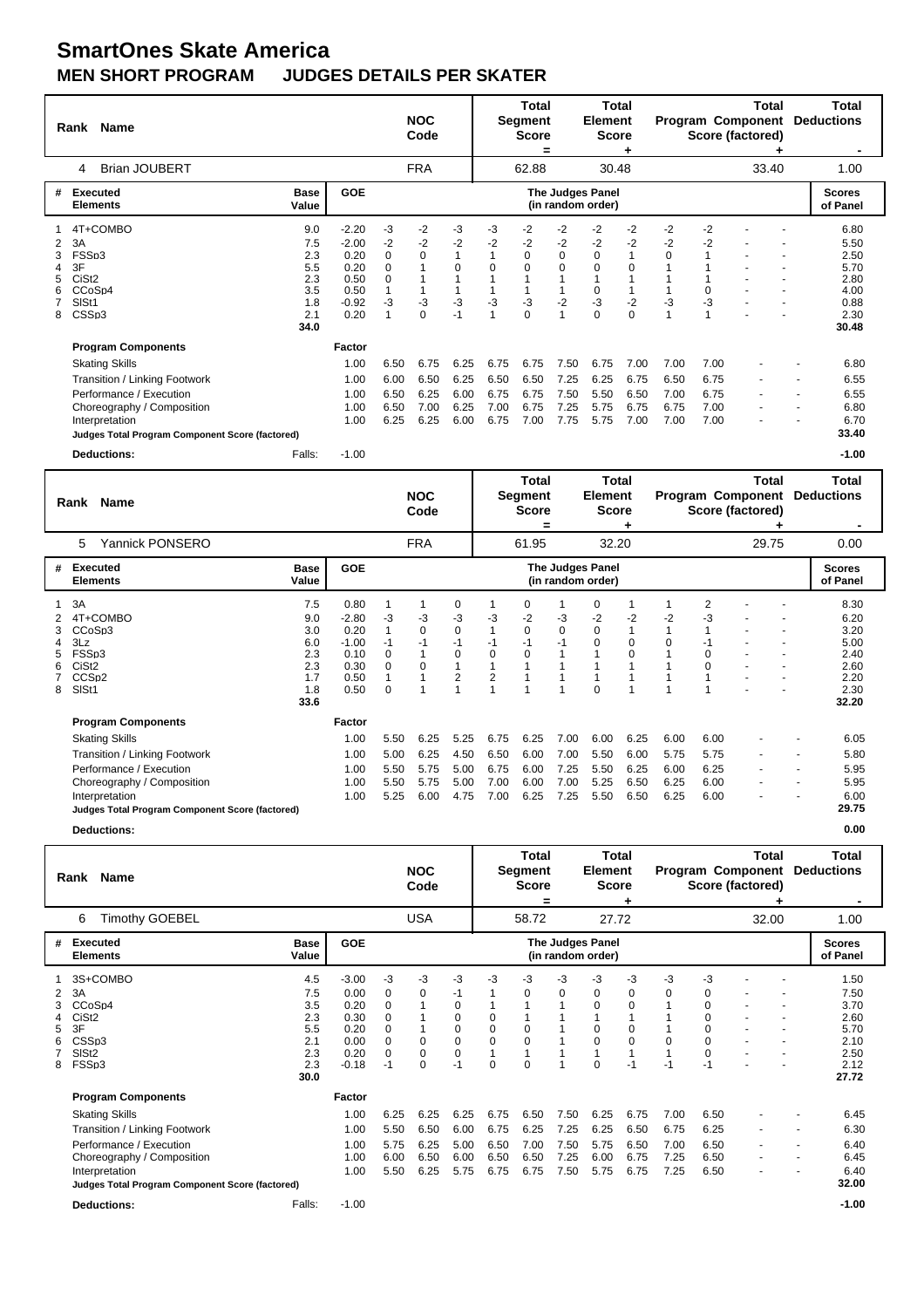## **SmartOnes Skate America MEN SHORT PROGRAM JUDGES DETAILS PER SKATER**

|                            | Rank Name                                                                                                                                                                                                         |                                                              |                                                                    |                                                               | <b>NOC</b><br>Code                      |                                                              |                                                                                       | <b>Total</b><br><b>Segment</b><br><b>Score</b><br>=          |                                               | Total<br>Element<br><b>Score</b>                                          |                                                                                          |                                                     |                                                     | Total<br><b>Program Component</b><br>Score (factored) |   | Total<br><b>Deductions</b>                                            |
|----------------------------|-------------------------------------------------------------------------------------------------------------------------------------------------------------------------------------------------------------------|--------------------------------------------------------------|--------------------------------------------------------------------|---------------------------------------------------------------|-----------------------------------------|--------------------------------------------------------------|---------------------------------------------------------------------------------------|--------------------------------------------------------------|-----------------------------------------------|---------------------------------------------------------------------------|------------------------------------------------------------------------------------------|-----------------------------------------------------|-----------------------------------------------------|-------------------------------------------------------|---|-----------------------------------------------------------------------|
|                            | Dennis PHAN<br>7                                                                                                                                                                                                  |                                                              |                                                                    |                                                               | <b>USA</b>                              |                                                              |                                                                                       | 53.92                                                        |                                               | 28.22                                                                     |                                                                                          |                                                     |                                                     | 26.70                                                 |   | 1.00                                                                  |
| #                          | Executed<br><b>Elements</b>                                                                                                                                                                                       | <b>Base</b><br>Value                                         | <b>GOE</b>                                                         |                                                               |                                         |                                                              |                                                                                       |                                                              |                                               | The Judges Panel<br>(in random order)                                     |                                                                                          |                                                     |                                                     |                                                       |   | <b>Scores</b><br>of Panel                                             |
| 1<br>3<br>4<br>5<br>6<br>8 | 3A<br>$3Lz + 2T$<br>CCoSp3<br>3F<br>CiSt1<br>FSSp3<br>SISt1<br>CSSp2                                                                                                                                              | 7.5<br>7.3<br>3.0<br>5.5<br>1.8<br>2.3<br>1.8<br>1.7<br>30.9 | $-3.00$<br>0.00<br>0.20<br>0.00<br>0.00<br>0.30<br>0.00<br>$-0.18$ | $-3$<br>0<br>$\mathbf 0$<br>$\Omega$<br>0<br>$\Omega$<br>$-1$ | -3<br>0<br>2<br>$\Omega$<br>0<br>0<br>0 | $-3$<br>0<br>$\mathbf 0$<br>$-1$<br>0<br>$\mathbf 0$<br>$-1$ | -3<br>0<br>0<br>$\mathbf 0$<br>$\mathbf 0$<br>$\mathbf 0$<br>$\pmb{0}$<br>$\mathbf 0$ | -3<br>0<br>$\mathbf 0$<br>$\mathbf 0$<br>$\mathbf 0$<br>$-1$ | -3<br>0<br>0<br>0<br>0<br>$\mathbf 0$<br>$-2$ | -3<br>$\Omega$<br>$\Omega$<br>0<br>$\overline{2}$<br>$\Omega$<br>$\Omega$ | -3<br>-1<br>0<br>$\mathbf 0$<br>$\mathbf 0$<br>$\mathbf 0$<br>$\mathbf 0$<br>$\mathbf 0$ | $-3$<br>0<br>$\Omega$<br>0<br>$\Omega$<br>0<br>$-1$ | -3<br>0<br>$\Omega$<br>0<br>$\Omega$<br>$\mathbf 0$ |                                                       |   | 4.50<br>7.30<br>3.20<br>5.50<br>1.80<br>2.60<br>1.80<br>1.52<br>28.22 |
|                            | <b>Program Components</b><br><b>Skating Skills</b><br>Transition / Linking Footwork<br>Performance / Execution<br>Choreography / Composition<br>Interpretation<br>Judges Total Program Component Score (factored) |                                                              | Factor<br>1.00<br>1.00<br>1.00<br>1.00<br>1.00                     | 6.00<br>5.25<br>5.50<br>5.75<br>5.25                          | 6.00<br>5.50<br>5.50<br>5.25<br>5.50    | 4.75<br>4.25<br>4.50<br>4.75<br>4.25                         | 5.25<br>5.00<br>5.00<br>5.25<br>5.00                                                  | 5.75<br>5.00<br>5.25<br>5.50<br>5.00                         | 6.50<br>5.75<br>6.25<br>6.00<br>6.25          | 5.75<br>5.25<br>5.25<br>5.50<br>5.25                                      | 5.25<br>4.75<br>5.00<br>4.75<br>5.00                                                     | 5.50<br>5.00<br>5.25<br>5.00<br>5.00                | 5.75<br>5.25<br>5.25<br>5.25<br>5.25                |                                                       | ٠ | 5.75<br>5.15<br>5.30<br>5.30<br>5.20<br>26.70                         |
|                            | <b>Deductions:</b>                                                                                                                                                                                                | Falls:                                                       | $-1.00$                                                            |                                                               |                                         |                                                              |                                                                                       |                                                              |                                               |                                                                           |                                                                                          |                                                     |                                                     |                                                       |   | $-1.00$                                                               |

|        | Name<br>Rank                                                                                                                                                                                                      |                                                                          |                                                     | <b>NOC</b><br>Code                                      |                                                                    |                                      | Total<br>Segment<br><b>Score</b><br>=                              |                                       | <b>Total</b><br><b>Element</b><br><b>Score</b>                         |                                                               |                                           |                                                                        | Total<br><b>Program Component</b><br>Score (factored) | Total<br><b>Deductions</b>                                             |
|--------|-------------------------------------------------------------------------------------------------------------------------------------------------------------------------------------------------------------------|--------------------------------------------------------------------------|-----------------------------------------------------|---------------------------------------------------------|--------------------------------------------------------------------|--------------------------------------|--------------------------------------------------------------------|---------------------------------------|------------------------------------------------------------------------|---------------------------------------------------------------|-------------------------------------------|------------------------------------------------------------------------|-------------------------------------------------------|------------------------------------------------------------------------|
|        | Sergei DAVYDOV<br>8                                                                                                                                                                                               |                                                                          |                                                     | <b>BLR</b>                                              |                                                                    |                                      | 52.71                                                              |                                       | 26.96                                                                  |                                                               |                                           |                                                                        | 25.75                                                 | 0.00                                                                   |
| #      | Executed<br><b>Base</b><br><b>Elements</b><br>Value                                                                                                                                                               | <b>GOE</b>                                                               |                                                     |                                                         |                                                                    |                                      |                                                                    |                                       | The Judges Panel<br>(in random order)                                  |                                                               |                                           |                                                                        |                                                       | <b>Scores</b><br>of Panel                                              |
| 3<br>8 | $3Lz + 3T$<br>10.0<br>3F<br>5.5<br>FSSp3<br>2.3<br>3.3<br>2A<br>CSS <sub>p1</sub><br>1.3<br>SISt1<br>1.8<br>CC <sub>o</sub> S <sub>p3</sub><br>3.0<br>CiSt1<br>1.8<br>29.0                                        | 0.20<br>$-2.20$<br>$-0.12$<br>0.00<br>$-0.06$<br>0.00<br>$-0.06$<br>0.20 | 0<br>-2<br>0<br>0<br>0<br>$\Omega$<br>0<br>$\Omega$ | 0<br>-3<br>$-1$<br>0<br>$\overline{0}$<br>$\Omega$<br>0 | 0<br>-3<br>$-1$<br>0<br>$-1$<br>$\mathbf 0$<br>$-1$<br>$\mathbf 0$ | $-2$<br>$\Omega$<br>0<br>0           | 0<br>$-2$<br>$\mathbf 0$<br>0<br>$-1$<br>$\Omega$<br>0<br>$\Omega$ | $-2$<br>$-1$<br>0<br>0<br>0<br>0<br>1 | 0<br>-2<br>$-1$<br>0<br>$-1$<br>$\mathbf 0$<br>$\mathbf 0$<br>$\Omega$ | 0<br>$-2$<br>$\mathbf 0$<br>0<br>$\mathbf 0$<br>$\Omega$<br>0 | 0<br>-3<br>0<br>$\Omega$<br>0<br>$\Omega$ | -2<br>$\Omega$<br>$\Omega$<br>$\Omega$<br>$\Omega$<br>$-2$<br>$\Omega$ |                                                       | 10.20<br>3.30<br>2.18<br>3.30<br>1.24<br>1.80<br>2.94<br>2.00<br>26.96 |
|        | <b>Program Components</b><br><b>Skating Skills</b><br>Transition / Linking Footwork<br>Performance / Execution<br>Choreography / Composition<br>Interpretation<br>Judges Total Program Component Score (factored) | <b>Factor</b><br>1.00<br>1.00<br>1.00<br>1.00<br>1.00                    | 5.50<br>4.75<br>5.00<br>5.25<br>5.00                | 5.00<br>4.75<br>4.75<br>5.00<br>4.75                    | 4.75<br>4.50<br>4.50<br>5.00<br>4.75                               | 5.75<br>5.50<br>5.75<br>5.75<br>5.75 | 4.75<br>4.25<br>4.25<br>4.50<br>4.25                               | 6.75<br>6.00<br>6.25<br>6.50<br>6.50  | 5.50<br>5.00<br>5.00<br>5.25<br>5.00                                   | 5.75<br>5.50<br>5.75<br>5.25<br>5.50                          | 5.50<br>5.25<br>5.25<br>5.50<br>5.50      | 5.75<br>5.50<br>5.50<br>5.50<br>5.50                                   | ٠                                                     | 5.35<br>5.00<br>5.10<br>5.20<br>5.10<br>25.75                          |

**Deductions: 0.00**

|                  | Rank Name                                                                                                                                                                                                         |                                                              |                                                                                |                                                            | <b>NOC</b><br>Code                                                  |                                                                     |                                                                                    | Total<br><b>Segment</b><br><b>Score</b><br>=                    |                                                          | <b>Total</b><br><b>Element</b><br><b>Score</b>                                             | ٠                                                                       |                                              |                                                              | Total<br><b>Program Component</b><br>Score (factored) |   | Total<br><b>Deductions</b>                                            |
|------------------|-------------------------------------------------------------------------------------------------------------------------------------------------------------------------------------------------------------------|--------------------------------------------------------------|--------------------------------------------------------------------------------|------------------------------------------------------------|---------------------------------------------------------------------|---------------------------------------------------------------------|------------------------------------------------------------------------------------|-----------------------------------------------------------------|----------------------------------------------------------|--------------------------------------------------------------------------------------------|-------------------------------------------------------------------------|----------------------------------------------|--------------------------------------------------------------|-------------------------------------------------------|---|-----------------------------------------------------------------------|
|                  | Lun SONG<br>9                                                                                                                                                                                                     |                                                              |                                                                                |                                                            | <b>CHN</b>                                                          |                                                                     |                                                                                    | 51.50                                                           |                                                          | 27.50                                                                                      |                                                                         |                                              |                                                              | 24.00                                                 |   | 0.00                                                                  |
| #                | Executed<br><b>Elements</b>                                                                                                                                                                                       | <b>Base</b><br>Value                                         | <b>GOE</b>                                                                     |                                                            |                                                                     |                                                                     |                                                                                    |                                                                 |                                                          | <b>The Judges Panel</b><br>(in random order)                                               |                                                                         |                                              |                                                              |                                                       |   | <b>Scores</b><br>of Panel                                             |
| 2<br>3<br>5<br>8 | 4T+COMBO<br>3A<br>CSS <sub>p2</sub><br>SIS <sub>t2</sub><br>3Lz<br>CCoSp1<br>CiSt1<br>FSSp2                                                                                                                       | 9.0<br>7.5<br>1.7<br>2.3<br>6.0<br>2.0<br>1.8<br>2.0<br>32.3 | $-2.40$<br>$-1.20$<br>$-0.18$<br>0.10<br>$-1.00$<br>$-0.06$<br>0.00<br>$-0.06$ | -3<br>-2<br>0<br>0<br>$-1$<br>0<br>$\mathbf 0$<br>$\Omega$ | $-2$<br>$-1$<br>$\mathbf 0$<br>$-1$<br>$\mathbf 0$<br>1<br>$\Omega$ | $-2$<br>$-1$<br>$-2$<br>$-1$<br>$-1$<br>$-2$<br>$\mathbf 0$<br>$-1$ | $-3$<br>$-2$<br>$\mathbf 0$<br>$\mathbf 0$<br>$-1$<br>$\mathbf 0$<br>0<br>$\Omega$ | -3<br>$-1$<br>$-1$<br>0<br>$-1$<br>$\mathbf 0$<br>0<br>$\Omega$ | $-2$<br>$-1$<br>$-1$<br>$-1$<br>0<br>0<br>$\overline{0}$ | $-2$<br>-1<br>$\mathbf 0$<br>$\mathbf 0$<br>$-1$<br>$\mathbf 0$<br>$\mathbf 0$<br>$\Omega$ | $-2$<br>$-1$<br>0<br>$\mathbf 0$<br>$-1$<br>$-1$<br>$\mathbf 0$<br>$-1$ | -3<br>-1<br>0<br>0<br>$-1$<br>0<br>0<br>$-1$ | -3<br>$-2$<br>$-1$<br>0<br>$-1$<br>$\Omega$<br>0<br>$\Omega$ |                                                       |   | 6.60<br>6.30<br>1.52<br>2.40<br>5.00<br>1.94<br>1.80<br>1.94<br>27.50 |
|                  | <b>Program Components</b><br><b>Skating Skills</b><br>Transition / Linking Footwork<br>Performance / Execution<br>Choreography / Composition<br>Interpretation<br>Judges Total Program Component Score (factored) |                                                              | Factor<br>1.00<br>1.00<br>1.00<br>1.00<br>1.00                                 | 5.25<br>4.50<br>4.75<br>4.75<br>4.25                       | 5.00<br>4.75<br>4.50<br>4.75<br>4.75                                | 4.00<br>3.75<br>3.50<br>4.00<br>3.75                                | 5.50<br>5.00<br>5.25<br>5.00<br>5.00                                               | 5.00<br>4.75<br>4.75<br>5.00<br>4.50                            | 6.75<br>5.50<br>5.75<br>6.25<br>6.50                     | 5.75<br>5.75<br>5.25<br>5.25<br>5.50                                                       | 5.25<br>4.75<br>5.00<br>4.75<br>4.50                                    | 5.00<br>4.75<br>5.00<br>4.75<br>4.75         | 5.25<br>4.75<br>4.75<br>5.00<br>4.75                         | ٠                                                     | ٠ | 5.15<br>4.70<br>4.75<br>4.85<br>4.55<br>24.00                         |
|                  | <b>Deductions:</b>                                                                                                                                                                                                |                                                              |                                                                                |                                                            |                                                                     |                                                                     |                                                                                    |                                                                 |                                                          |                                                                                            |                                                                         |                                              |                                                              |                                                       |   | 0.00                                                                  |